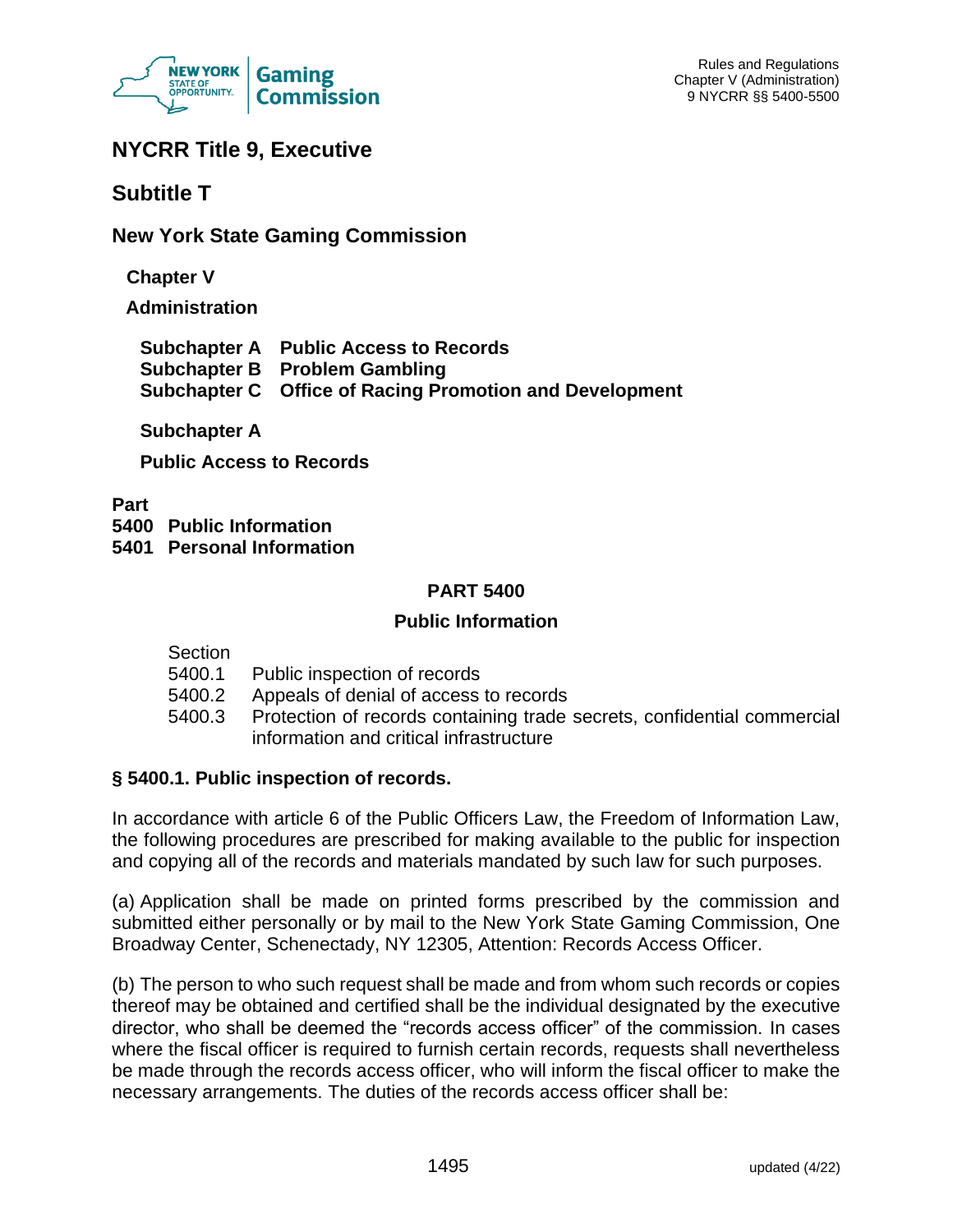

(1) assist the applicant in identifying the record or records sought;

(2) determine whether the record is available for inspection;

(3) search for the identified record and, upon locating the record, take one of the following actions:

(i) review such record and delete any information that would constitute an unwarranted invasion of personal privacy and thereafter make the record promptly available for inspection or schedule an appointment for inspection; or

(ii) deny access to the record;

(4) upon request, for copies of records, make copies available upon payment of the established fees;

(5) certify, upon request, to the correctness of the copies of the records;

(6) if the record cannot be located, take one of the following actions:

(i) certify in writing that the corporation is not the legal custodian for such records; or

(ii) certify in writing that the record of which the corporation is a legal custodian cannot be found;

(7) if access is denied, advise the applicant of the right to appeal to the authorized representative of the commission; and

(8) compile and update, not less than semiannually, a reasonably detailed list, by subject matter, of any records required by the Freedom of Information Law to be made available for public inspection and copying.

(c) Applications will be entertained during the hours of 10 a.m. to 4 p.m. on each business day.

(d) The records access officer shall respond to the applicant, within five days of a request for inspection or copying of records, by:

(1) appointing a time for inspection or copying the requested records;

(2) providing a written statement of denial, which shall include notice of the right to appeal to the records access appeals officer, together with the name, title, business address and telephone number of the records access appeals officer; or

(3) informing the applicant that the applicant's request for inspection or copying of records has been reported to the person, association, corporation or other legal entity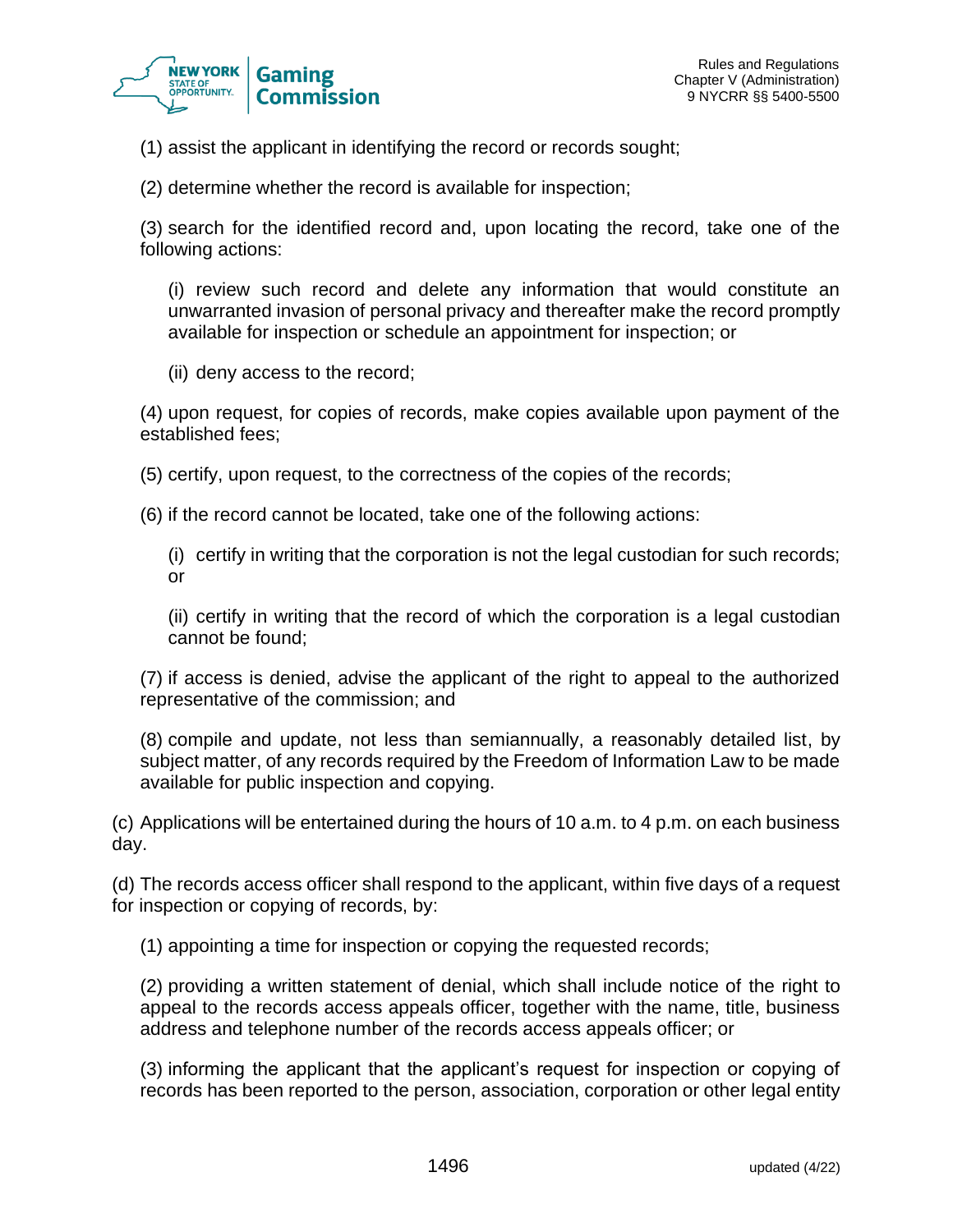

that filed the records requested with the commission, so that such person, association, corporation or legal entity may have an opportunity to protest the inspection or copying of such records as not being available pursuant to the exception provisions of the Public Officers Law.

(e) If more than five days are required to produce records, an explanation shall be sent within five days of the request to the applicant, indicating the reason for and extent of the delay anticipated. If access to records is neither granted nor denied within 10 business days after the date of acknowledgment of receipt of request, the request may be construed as a denial of access that may be appealed.

(f) Inspection shall take place in a room designated by the commission, and in the presence of such commission representatives as may be designated.

(g) If feasible to the operations of the business of the commission, then the commission may furnish copies of such materials at a price of 25 cents per page, up to size 8½ inches by 14 inches per page. If not feasible, then the commission may arrange by private contract for such copying to be performed, the cost to be borne by the applicant.

(h) All charges for copying must be paid in advance to the commission.

(i) The records access appeals officer is the counsel or a designee of the counsel.

#### **§ 5400.2. Appeals of denial of access to records.**

(a) Any person who has been denied access to records by the records access officer may appeal such denial to the records access appeals officer.

(b) The appeal must be made within 30 days of the denial of access, as required by Public Officers Law section 89(4)(a).

(c) The time for deciding on an appeal by the records access appeals officer shall commence upon receipt by the records access appeals officer of the written appeal, which shall identify:

(1) the date and location of requests made for records;

- (2) the records to which the applicant was denied access; and
- (3) the name and return address of the applicant.

(d) The records access appeals officer shall, within 10 business days of the receipt of a written appeal, review the matter and affirm, modify or reverse the denial, as required by Public Officers Law section 89(4)(a).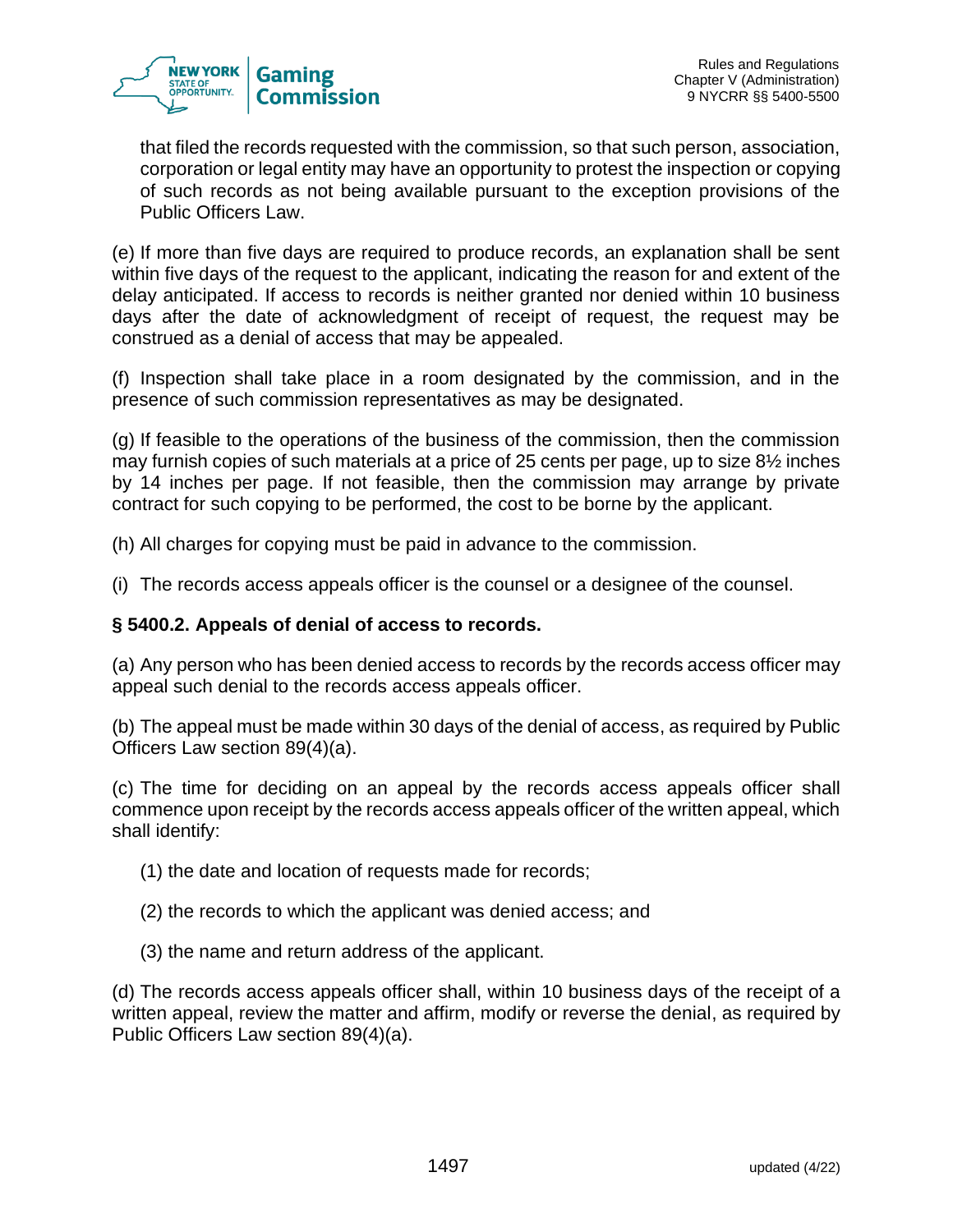

(e) If the records access appeals officer determines that the denial of access was erroneous, the records access appeals officer shall instruct the records access officer to allow the prompt inspection or copying of the records as requested.

(f) If the records access appeals officer affirms or modifies the denial, the records access appeals officer shall communicate his or her reasons in writing by either first class mail or electronic mail, if the person making the appeal has provided an electronic mail address, to the person making the appeal and inform such person of such person's right of judicial appeal.

### **§ 5400.3. Protection of records containing trade secrets, confidential commercial information and critical infrastructure.**

(a) The records access officer may deny access to records or portions of records that constitute trade secrets; that are maintained for the regulation of a commercial enterprise and, if disclosed, would cause substantial injury to the competitive position of the subject enterprise; or that constitute critical infrastructure information.

(1) For purposes of this section, *trade secret* means information of a commercial enterprise:

(i) that is not generally published or divulged;

(ii) that gives such commercial enterprise an opportunity to obtain an advantage over competitors who do not know or use it; and

(iii) the disclosure of which would:

(*a*) cause substantial injury to the competitive position of the commercial enterprise; or

(*b*) if openly disclosed, permit an unfair advantage to competitors of the subject enterprise, including any record including, without limitation: any proprietary data concerning past, present or planned future distribution, sales volumes, costs, or prices; customer or client lists; devices; processes or plans; formulas; patterns; procedures; studies; analyses, plans, and surveys; compounds; cost records; and compilations of information and other confidential or proprietary information.

(2) For purposes of this section, *critical infrastructure* means systems, assets, places or things, whether physical or virtual, so vital to the State that the disruption, incapacitation or destruction of such systems, assets, places or things could jeopardize the health, safety, welfare or security of the State, its residents or its economy.

(b) A person may, at the time of submission of a record to the commission, request that the commission designate all or a portion of such record as a trade secret and that the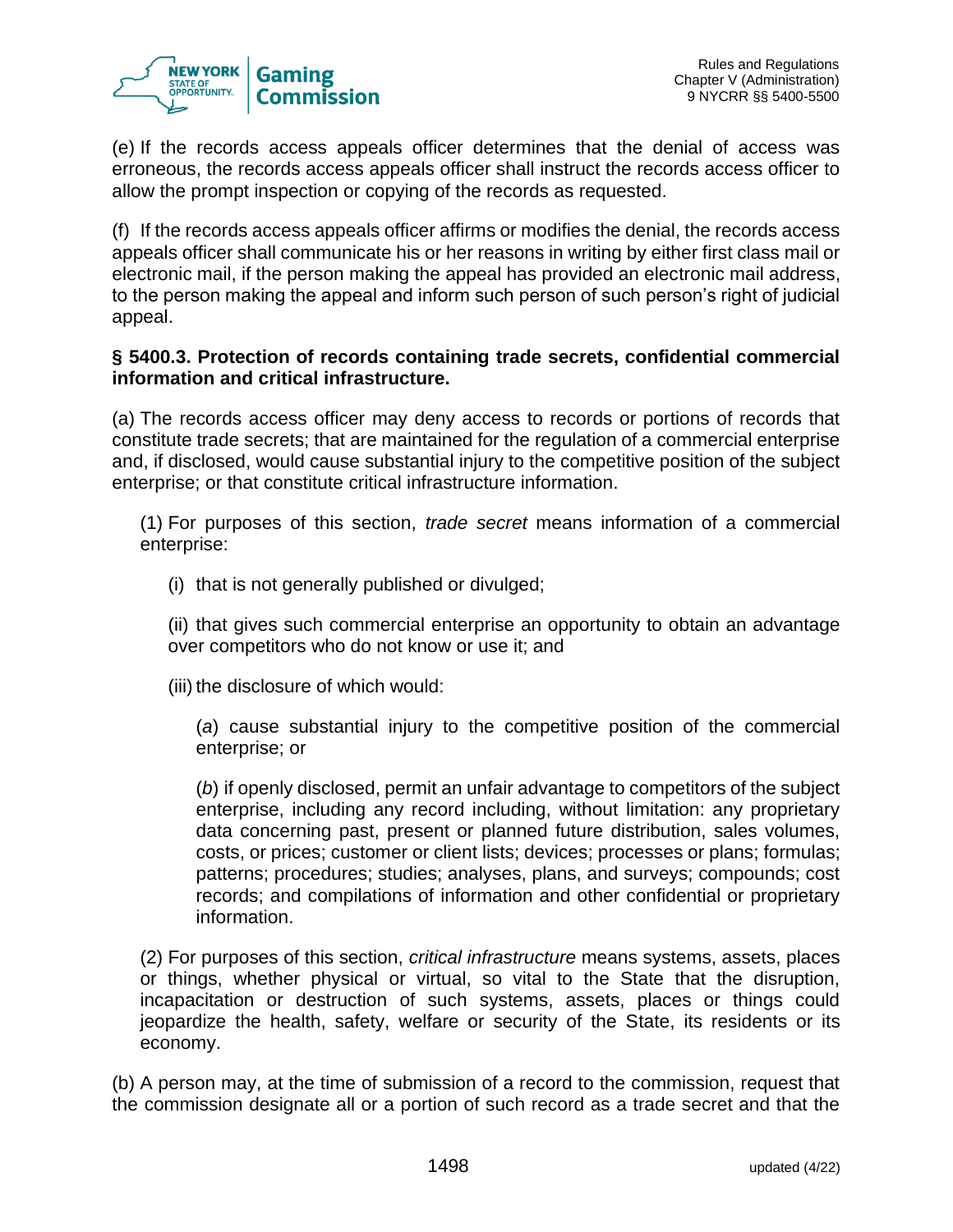

commission except such record from disclosure pursuant to Public Officers Law sections  $87(2)(d)$  and  $89(5)(a)(1)$ . A person may, at any time, request that the commission designate all or a portion of such record as critical infrastructure information and that the commission except such record from disclosure pursuant to Public Officers Law section 87(2) and 89(5)(a)(1-a). The record for which a trade secret designation is sought shall be labeled using such words as "trade secret," "confidential," "proprietary information" or words of similar import. Such request shall be in writing, identify the record for which a designation and exception from disclosure is being requested, and state the reasons why the information should be excepted from disclosure. Requests for designation and exception from disclosure of trade secrets shall indicate, if appropriate:

(1) the specific record requested to be considered a trade secret, including, where applicable, the page, form, line, chart or table designation;

(2) the confidential nature of the record, including a description of the nature and extent of the injury to the commercial enterprise's competitive position, such as unfair economic or competitive damage, that would be caused if the record is disclosed;

(3) whether the record is treated as confidential by the commercial enterprise, including whether the record has been made available;

(4) whether any patent, copyright or similar legal protection exists for the record;

(5) whether the public disclosure of such record is otherwise restricted by law, and the specific source and contents of such restrictions;

(6) the date upon which such record will no longer need to be kept confidential, if applicable;

(7) whether the request itself constitutes a record that, if disclosed, would defeat the purpose for which trade secret status is sought;

(8) whether the record is known outside of the business of the submitting commercial enterprise and the extent to which the record is known by its employees and others involved in the business of the commercial enterprise;

(9) the value of the record to the commercial enterprise and to its competitors;

(10) the amount of effort or money expended by the commercial enterprise in developing the records;

(11) the ease or difficulty with which the record could be properly acquired or duplicated by others; and

(12) any other factors considered relevant.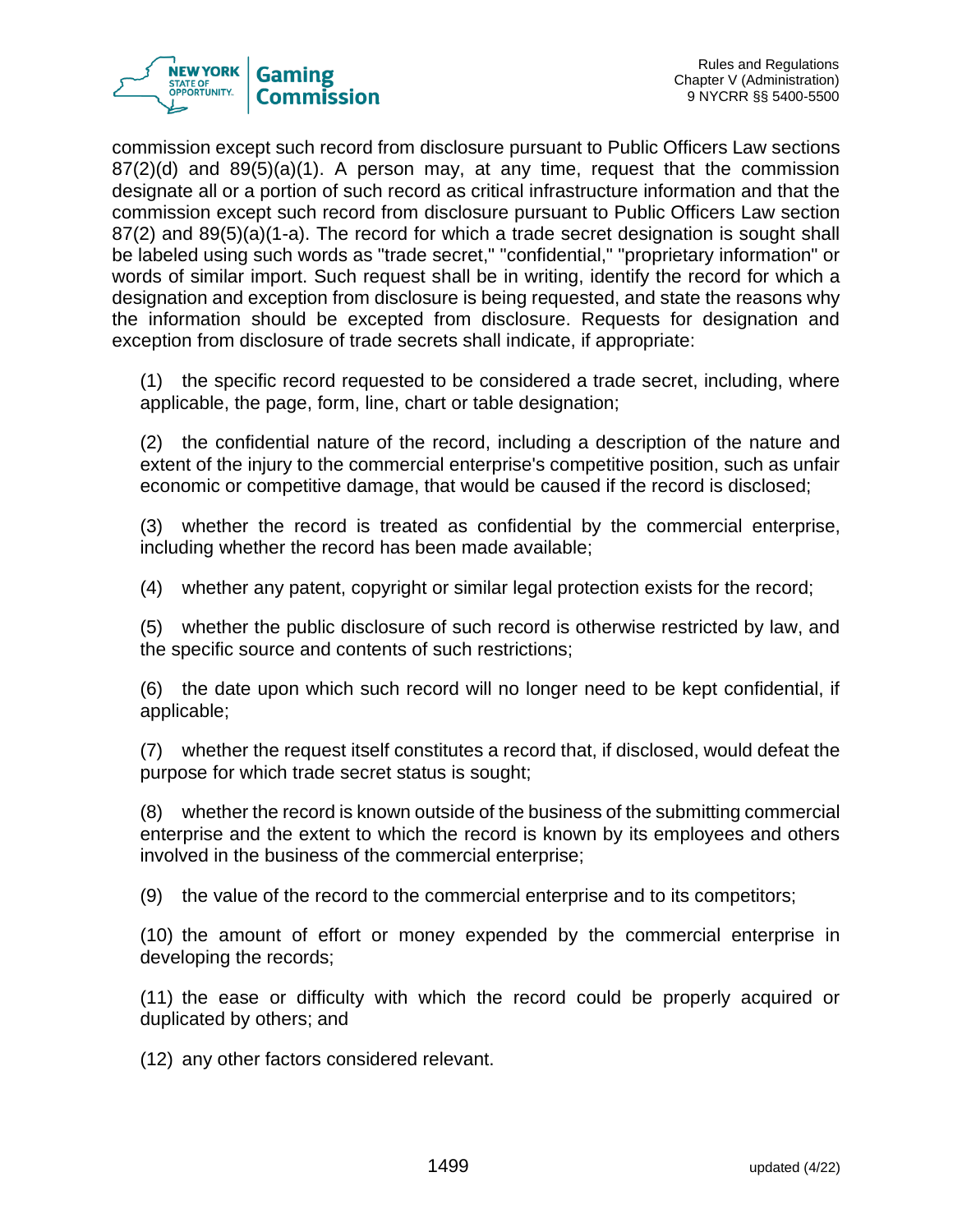

(c) When a record is submitted to the commission that a commercial enterprise deems to be a trade secret or to include critical infrastructure information, the record shall be excepted from disclosure. Each of the directors of the divisions of the commission, or their designees, shall be responsible for the custody of such records. Each commission employee who has custody of records containing designated trade secrets or critical infrastructure information shall take appropriate measures to safeguard such records and to protect against unauthorized disclosure. Records containing designated trade secrets or critical infrastructure information may be copied, distributed and evaluated only as required by authorized employees involved in the proper conduct of their State duties.

(d) On the initiative of the commission at any time, or upon the written request of any person for access to a record to which trade secret or critical infrastructure information status pursuant to subdivision (b) of this section has been granted or is pending, the commission shall follow the determination procedure set forth in Public Officers Law section 89(5).

### **PART 5401**

### **Personal Information**

**Section** 

- 5401.1 Access to personal information
- 5401.2 Request for records
- 5401.3 Amendment of records
- 5401.4 Appeal
- 5401.5 Statement of disagreement by data subject
- 5401.6 Fees

### **§ 5401.1. Access to personal information.**

In accordance with article 6-A of the Public Officers Law, the Personal Privacy Protection Law, the following procedures are prescribed by which members of the public may assert rights granted by the Personal Privacy Protection Law:

(a) Applications shall be made on printed forms prescribed by the board and submitted either personally or by mail to the New York State Gaming Commission, One Broadway Center, Schenectady, NY 12305, Attention: Privacy Compliance Officer.

(b) The person to whom such requests shall be made, and from whom such records or copies thereof may be obtained and certified, shall be the individual(s) designated by the executive director as the commission's Privacy Compliance Officer(s). The duties of the Privacy Compliance Officer shall be:

(1) assisting data subject in identifying and requesting personal information, if necessary;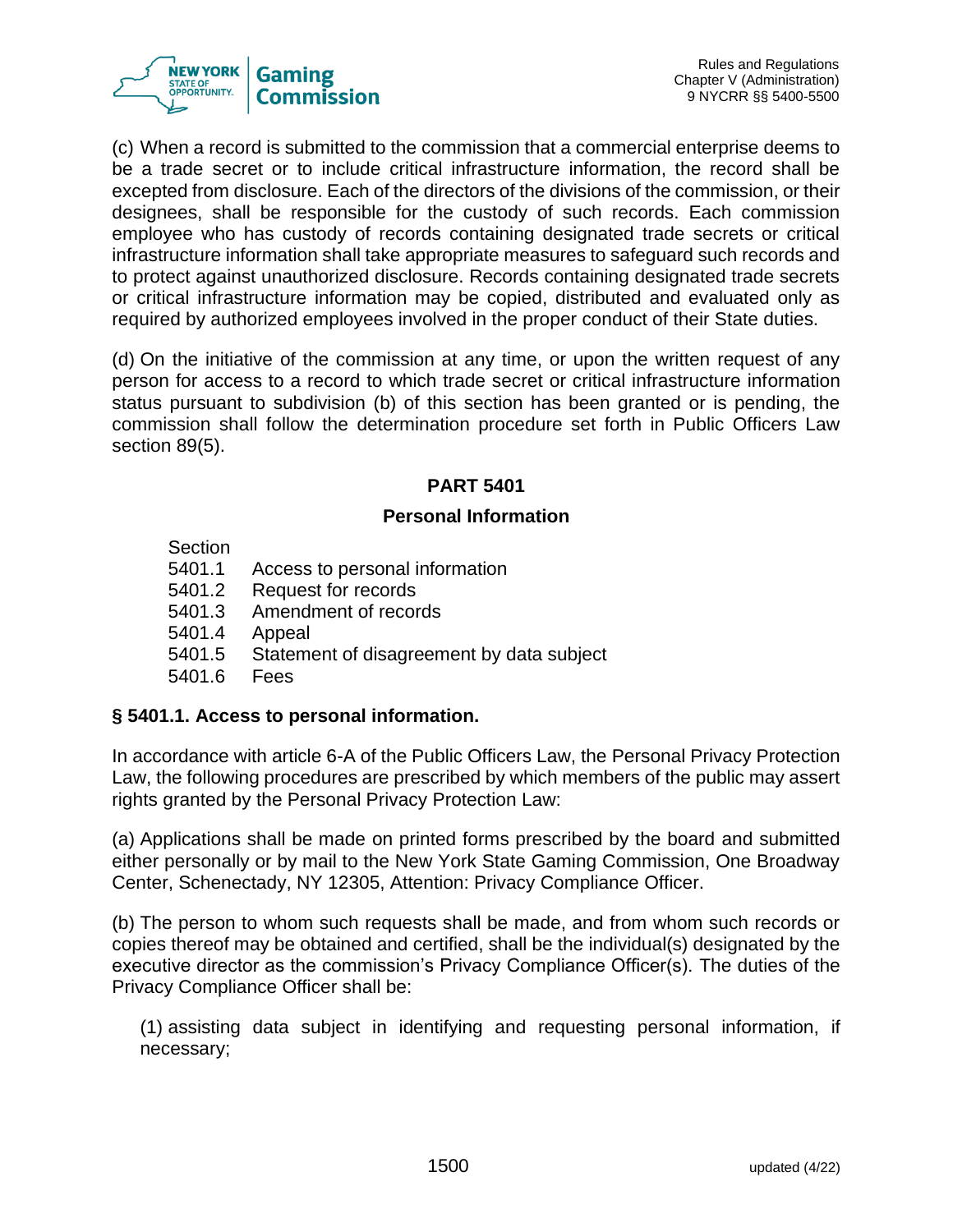

(2) describing the contents of systems records orally or in writing in order to enable a data subject to learn if a system of records includes a record or personal information identifiable to a data subject requesting such record or personal information;

(3) taking one of the following actions upon locating the record sought:

(i) make the record available for inspection, in a printed form without codes or symbols, unless an accompanying document explaining such codes or symbols is also provided;

(ii) deny access to the record in whole or in part and explain in writing the reasons therefor;

(iii) make a copy available, upon request, upon payment of established fees, if any, or permitting the data subject to copy the records; and

(4) (i) upon request, certifying that copy of the record is a true copy; or

(ii) certifying, upon request, that:

(*a*) the commission does not have possession of the record sought;

(*b*) the commission cannot locate the record sought after having made a diligent search; or

(*c*) the information sought cannot be retrieved by use of the description thereof, or by use of the name or other identifier of the data subject without extraordinary search methods being employed by the commission.

(c) Records shall be made available at the main office of the commission, which is located at One Broadway Center, Schenectady, NY 12305.

(d) The commission shall accept requests for records and produce records during the hours of 10 a.m. to 4 p.m. on each business day.

(e) Proof of identity.

(1) When a request is made in person, or when records are made available in person following a request made by mail, the commission may require appropriate identification, such as driver's license, an identifier assigned to the data subject by the commission, a photograph or similar information that confirms that the record sought pertains to the data subject.

(2) When a request is made by mail, the commission may require verification of a signature or inclusion of an identifier generally known only by a data subject, or similar appropriate identification.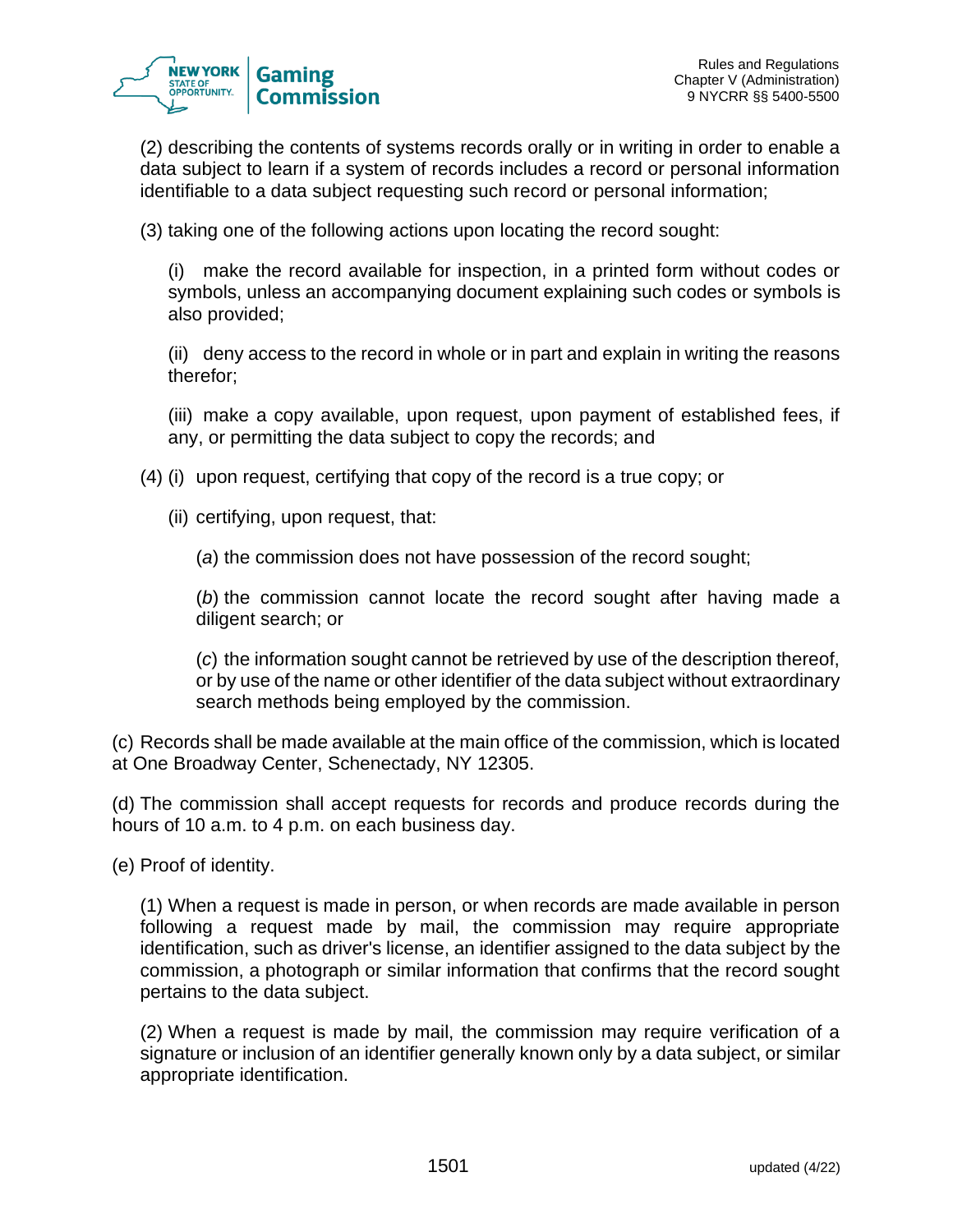

(3) Proof of identity shall not be required regarding a request for a record accessible to the public pursuant to article 6 of the Public Officers Law.

### **§ 5401.2. Request for records.**

(a) All requests shall be made in writing, except that the commission may make records available upon an oral request made in person after the applicant has demonstrated proof of identity.

(b) A request shall reasonably describe the record sought. Whenever possible, the data subject should supply identifying information that assists the commission in locating the records sought.

(c) Within five business days of the receipt of a request, the commission shall provide access to the record, deny access in writing, explaining the reasons therefor, or acknowledge the receipt of the request in writing, stating the approximate date when the request will be granted or denied, which date shall not exceed 30 days from the date of the acknowledgment.

### **§ 5401.3. Amendment of records.**

(a) Within 30 business days of a request from a data subject for correction or amendment of a record or personal information that is reasonably described and that pertains to the data subject, the commission shall:

(1) make the amendment or correction in whole or in part and inform the data subject that, on request, such correction or amendment will be provided to any person or governmental unit to which the record or personal information has been or is disclosed pursuant to paragraph (d), (i) or (l) of subdivision 1 of [section 96 of the Public Officers](https://www.lexis.com/research/buttonTFLink?_m=8a3419a2d959bf0e64afa84dd783a1f5&_xfercite=%3ccite%20cc%3d%22USA%22%3e%3c%21%5bCDATA%5b9%20NYCRR%20%a7%205401.3%5d%5d%3e%3c%2fcite%3e&_butType=4&_butStat=0&_butNum=1&_butInline=1&_butinfo=NY%20PUB%20O%2096&_fmtstr=FULL&docnum=1&_startdoc=1&wchp=dGLzVzt-zSkAb&_md5=659331c3c6c8d08174337d33d00e60e6)  [Law;](https://www.lexis.com/research/buttonTFLink?_m=8a3419a2d959bf0e64afa84dd783a1f5&_xfercite=%3ccite%20cc%3d%22USA%22%3e%3c%21%5bCDATA%5b9%20NYCRR%20%a7%205401.3%5d%5d%3e%3c%2fcite%3e&_butType=4&_butStat=0&_butNum=1&_butInline=1&_butinfo=NY%20PUB%20O%2096&_fmtstr=FULL&docnum=1&_startdoc=1&wchp=dGLzVzt-zSkAb&_md5=659331c3c6c8d08174337d33d00e60e6) or

(2) inform the data subject in writing of its refusal to correct or amend the record, including the reasons therefor.

(b) Denial of a request for records or amendment or correction of a record or personal information:

- (1) shall be in writing, explaining the reasons therefor; and
- (2) identifying the person to whom an appeal may be directed.

(c) A failure to grant or deny access to records within five business days of the receipt of a request, or within 30 days of an acknowledgment of the receipt of a request, or a failure to respond to a request for amendment or correction of a record within 30 business days of receipt of such a request, shall be construed as a denial that may be appealed.

(d) Any such denial may be appealed to: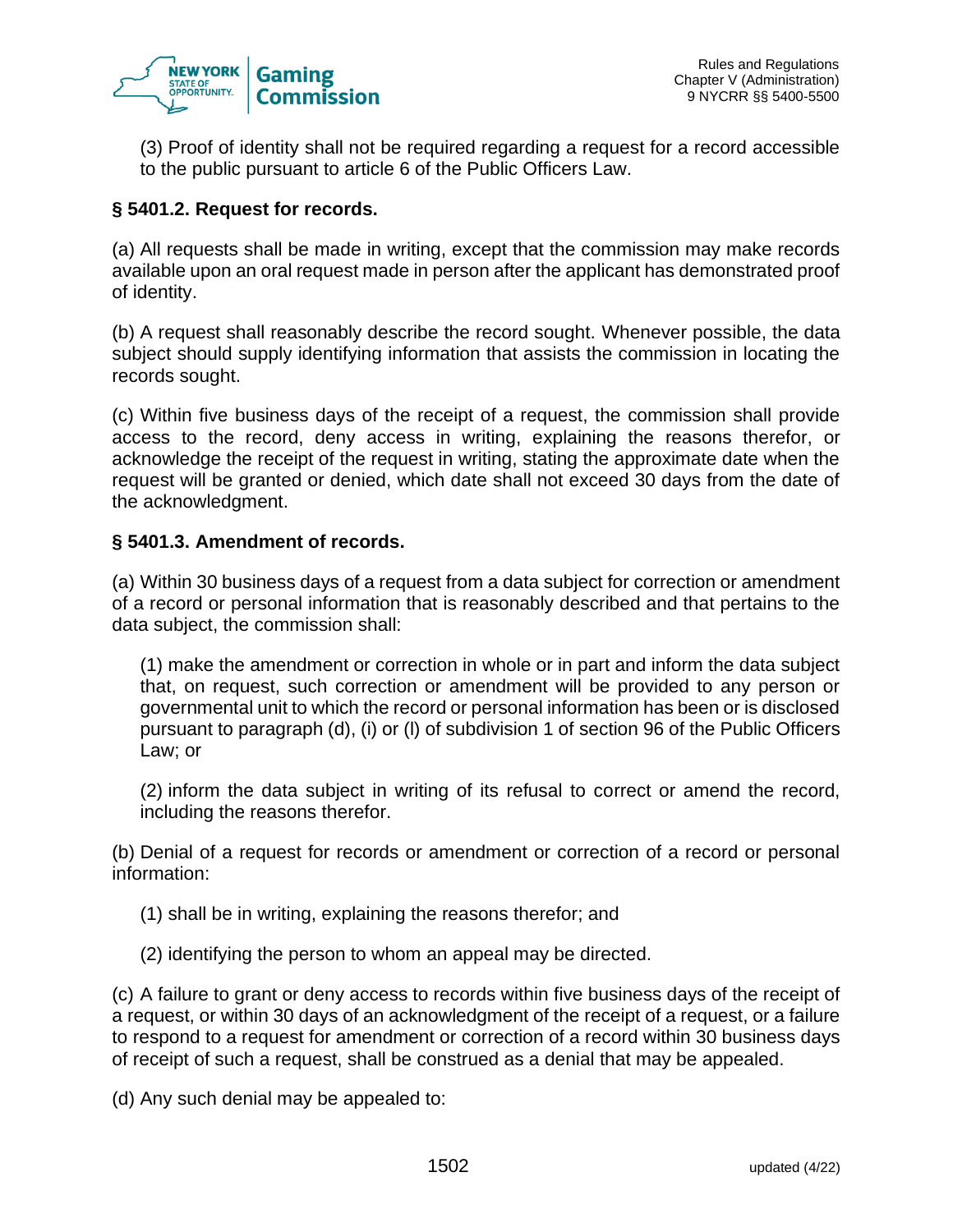

Privacy Compliance Law Appeals Officer c/o Counsel New York State Gaming Commission One Broadway Center Schenectady, NY 12305

## **§ 5401.4. Appeal.**

(a) Any person denied access to a record or denied a request to amend or correct a record or personal information pursuant to section 5401.3 of this Part may, within 30 days of such denial, appeal to the commission's Personal Privacy Compliance Appeals Officer, who is the counsel or a designee of the counsel.

(b) The time for deciding an appeal shall commence upon receipt of an appeal that identifies:

(1) the date and location of a request for a record or amendment or correction of a record or personal information;

- (2) the record that is the subject of the appeal; and
- (3) the name and return address of the appellant.

(c) Within seven business days of an appeal of a denial of access, or within 30 days of an appeal concerning a denial of a request for correction or amendment, the person determining such appeals shall:

(1) provide access to or correct or amend the records or personal information; or

(2) fully explain in writing the factual and statutory reasons for further denial, and inform the data subject of the right to seek judicial review of such determination.

(d) If, on appeal, a record of personal information is corrected or amended, the data subject shall be informed that, on request, the correction or amendment will be provided to any person or governmental unit to which the record or personal information has been or is disclosed pursuant to paragraph (d), (i) or (l) of subdivision 1 of [section 96 of the](https://www.lexis.com/research/buttonTFLink?_m=d7a1d54834aa154d2634625228c7b581&_xfercite=%3ccite%20cc%3d%22USA%22%3e%3c%21%5bCDATA%5b9%20NYCRR%20%a7%205401.4%5d%5d%3e%3c%2fcite%3e&_butType=4&_butStat=0&_butNum=1&_butInline=1&_butinfo=NY%20PUB%20O%2096&_fmtstr=FULL&docnum=1&_startdoc=1&wchp=dGLzVzt-zSkAb&_md5=353babefd3bac6df7edaa977ae4ad6c9)  [Public Officers Law.](https://www.lexis.com/research/buttonTFLink?_m=d7a1d54834aa154d2634625228c7b581&_xfercite=%3ccite%20cc%3d%22USA%22%3e%3c%21%5bCDATA%5b9%20NYCRR%20%a7%205401.4%5d%5d%3e%3c%2fcite%3e&_butType=4&_butStat=0&_butNum=1&_butInline=1&_butinfo=NY%20PUB%20O%2096&_fmtstr=FULL&docnum=1&_startdoc=1&wchp=dGLzVzt-zSkAb&_md5=353babefd3bac6df7edaa977ae4ad6c9)

(e) The commission shall forward to the Committee on Open Government a copy of any appeal made pursuant to this Part upon receipt, the determination thereof and the reasons therefor at the time of such determination.

#### **§ 5401.5. Statement of disagreement by data subject.**

(a) If correction or amendment of a record or personal information is denied in whole or in part upon appeal, the determination rendered pursuant to the appeal shall inform the data subject of the right to: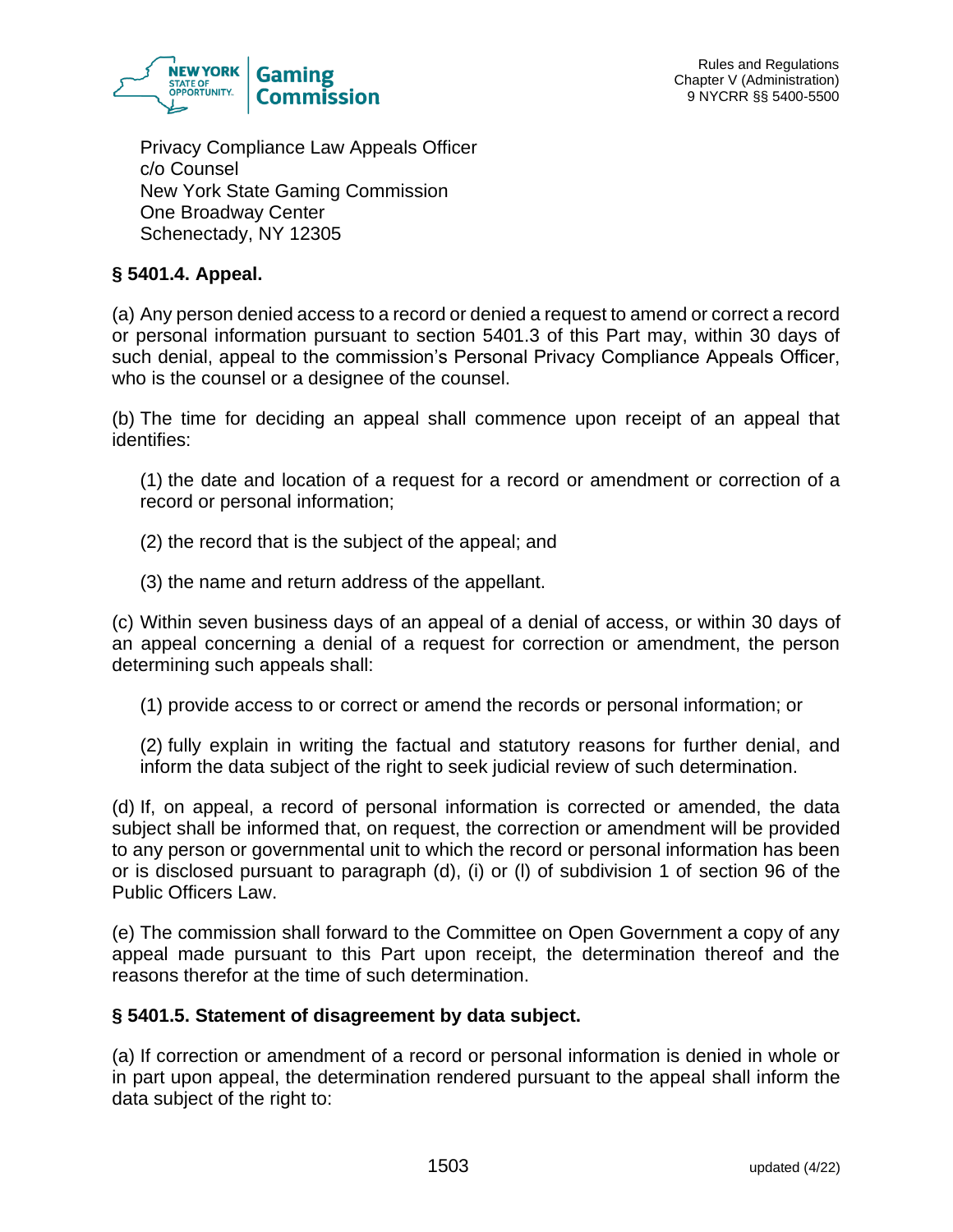(1) file with the commission a statement of reasonable length setting forth the data subject's reasons for disagreement with the determination;

(2) request that such a statement of disagreement be provided to any person or governmental unit to which the record has been or is disclosed pursuant to paragraph (d), (i) or (l) of subdivision 1 of [section 96 of the Public Officers Law.](https://www.lexis.com/research/buttonTFLink?_m=f4610d62730bd5ec51db2cec1154003f&_xfercite=%3ccite%20cc%3d%22USA%22%3e%3c%21%5bCDATA%5b9%20NYCRR%20%a7%205401.5%5d%5d%3e%3c%2fcite%3e&_butType=4&_butStat=0&_butNum=1&_butInline=1&_butinfo=NY%20PUB%20O%2096&_fmtstr=FULL&docnum=1&_startdoc=1&wchp=dGLzVzt-zSkAb&_md5=d5a8a2ade066ff08a915d66c2f56595f)

- (b) Upon receipt of a statement of disagreement by a data subject, the commission shall:
	- (1) clearly note any portions of the record that are disputed; and
	- (2) attach the data subject's statement as part of the record.

(c) When providing a data subject's statement of disagreement to a person or governmental unit in conjunction with a disclosure made pursuant to paragraph (d), (i) or (l) of subdivision 1 of [section 96 of the Public Officers Law,](https://www.lexis.com/research/buttonTFLink?_m=f4610d62730bd5ec51db2cec1154003f&_xfercite=%3ccite%20cc%3d%22USA%22%3e%3c%21%5bCDATA%5b9%20NYCRR%20%a7%205401.5%5d%5d%3e%3c%2fcite%3e&_butType=4&_butStat=0&_butNum=2&_butInline=1&_butinfo=NY%20PUB%20O%2096&_fmtstr=FULL&docnum=1&_startdoc=1&wchp=dGLzVzt-zSkAb&_md5=5e42c2b83eb659728925bbd913c9563e) the commission may also include a concise statement of its reasons for not making the requested amendment or correction.

## **§ 5401.6. Fees.**

(a) Unless otherwise prescribed by statute, there shall be no fee charged for:

- (1) inspection of records;
- (2) search for records; or
- (3) any certification pursuant to this Part.
- (b) Unless otherwise prescribed by statute, copies of records shall be provided:
	- (1) at a rate of 25 cents per photocopy up to 9 by 14 inches; or

(2) upon payment of the actual cost of reproduction, if the record or personal information cannot be photocopied.

(c) The actual cost of reproduction shall be based upon the average unit cost for copying a record, excluding fixed costs of the commission, such as operator salaries and overhead.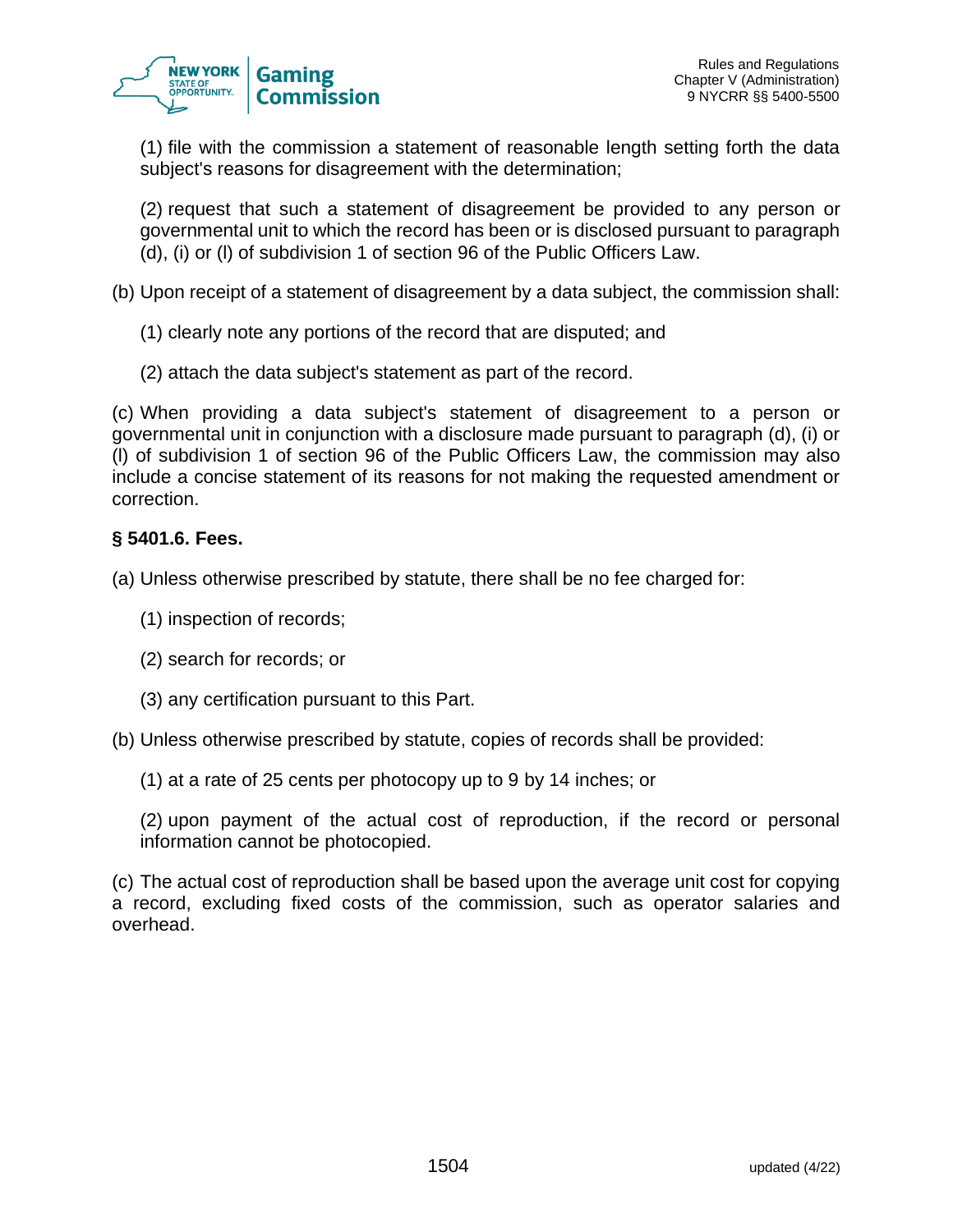

## **Subchapter B**

## **Problem Gambling**

**Part**

**5402 Self-Exclusion**

**5403 Restrictions on Account Wagering in Horse Racing**

## **PART 5402**

### **Self-Exclusion**

**Section** 

|        | 5402.1 Definitions                      |
|--------|-----------------------------------------|
| 5402.2 | Request for self-exclusion              |
|        | 5402.3 Self-exclusion list              |
|        | 5402.4 Duties of gaming operators       |
|        | 5402.5 Removal from self-exclusion list |
| -      |                                         |

- 5402.6 Exceptions for individuals on the self-exclusion list
- 5402.7 Disclosure of information related to persons on the self-exclusion list

# **§ 5402.1. Definitions.**

For purposes of this Part:

(a) *gaming facility* means any room, premises, designated gaming area or platform where gaming pursuant to articles 2, 3, 4, 5, 6, 9, 10, 13 or 14 of the Racing, Pari-Mutuel Wagering and Breeding Law or video lottery gaming pursuant to Tax Law section 1617 a is conducted; and

(b) *gaming operator* means any licensee or operator authorized to conduct or operate gaming or other activity pursuant to articles 2, 3, 4, 5, 6, 9, 10, 13 or 14 of the Racing, Pari-Mutuel Wagering and Breeding Law; video lottery gaming pursuant to Tax Law section 1617-a; or raffles pursuant to General Municipal Law section 189(16).

# **§ 5402.2. Request for self-exclusion.**

(a) A person requesting placement on the self-exclusion list shall submit to the commission or the commission's designee a completed request for voluntary selfexclusion form provided by the commission. Such submission may be made by appearing at the commission's principal office in Schenectady during regular business hours or at any licensed gaming facility's area designated for problem gambling intake. Persons who are unable to travel may request accommodation for submission through United States mail, so long as a notarized statement accompanies the required form stating clearly that the person signing understands fully the implications of submitting such form.

(b) A request for self-exclusion from gaming activities shall include the following identifying information: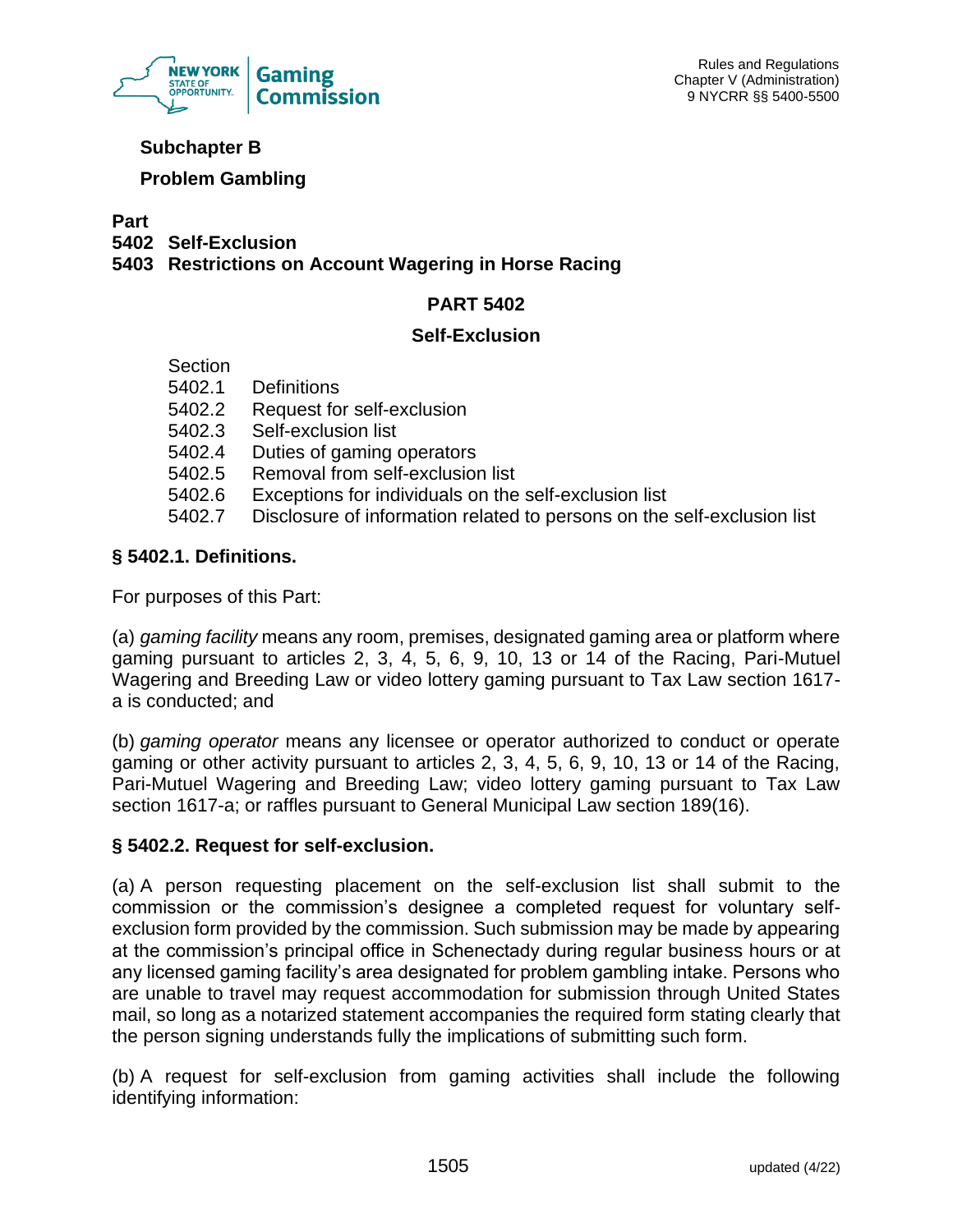

- (1) name, including any aliases or nicknames;
- (2) date of birth;
- (3) address of current residence;
- (4) telephone number;

(5) social security number, when voluntarily provided in accordance with section seven of the Privacy Act of 1974 (5 U.S.C. § 552a) or Article 6-A of the Public Officers Law (Personal Privacy Protection Law);

(6) a copy of a current government-issued photo identification, such as a driver's license or passport; and

(7) height, weight, gender, hair color, eye color and any other physical characteristic that may assist in the identification of the person.

(c) Any person requesting self-exclusion pursuant to this Part shall be required to file with the commission or the commission's designee a photograph of such person taken within six months of the date of the request. Such photograph shall accompany the submission of the required form.

(d) A self-excluded person shall update any of the information set forth in paragraphs (1) through (6) of subdivision (b) of this section and any material change in any of the information set forth in paragraph (7) of subdivision (b) of this section within 30 days of any change.

(e) The length of self-exclusion requested by a person shall be one of the following:

- (1) one year;
- (2) three years;
- (3) five years; or
- (4) lifetime.

(f) The commission or the commission's designee shall document a description of the type of identification credentials examined containing the signature of a person requesting self-exclusion and whether said credentials included a photograph or general physical description of the person.

(g) The commission or the commission's designee shall document the signature of the intake employee authorized to accept a self-exclusion request, indicating that the signature of the person on the request for self-exclusion appears to agree with that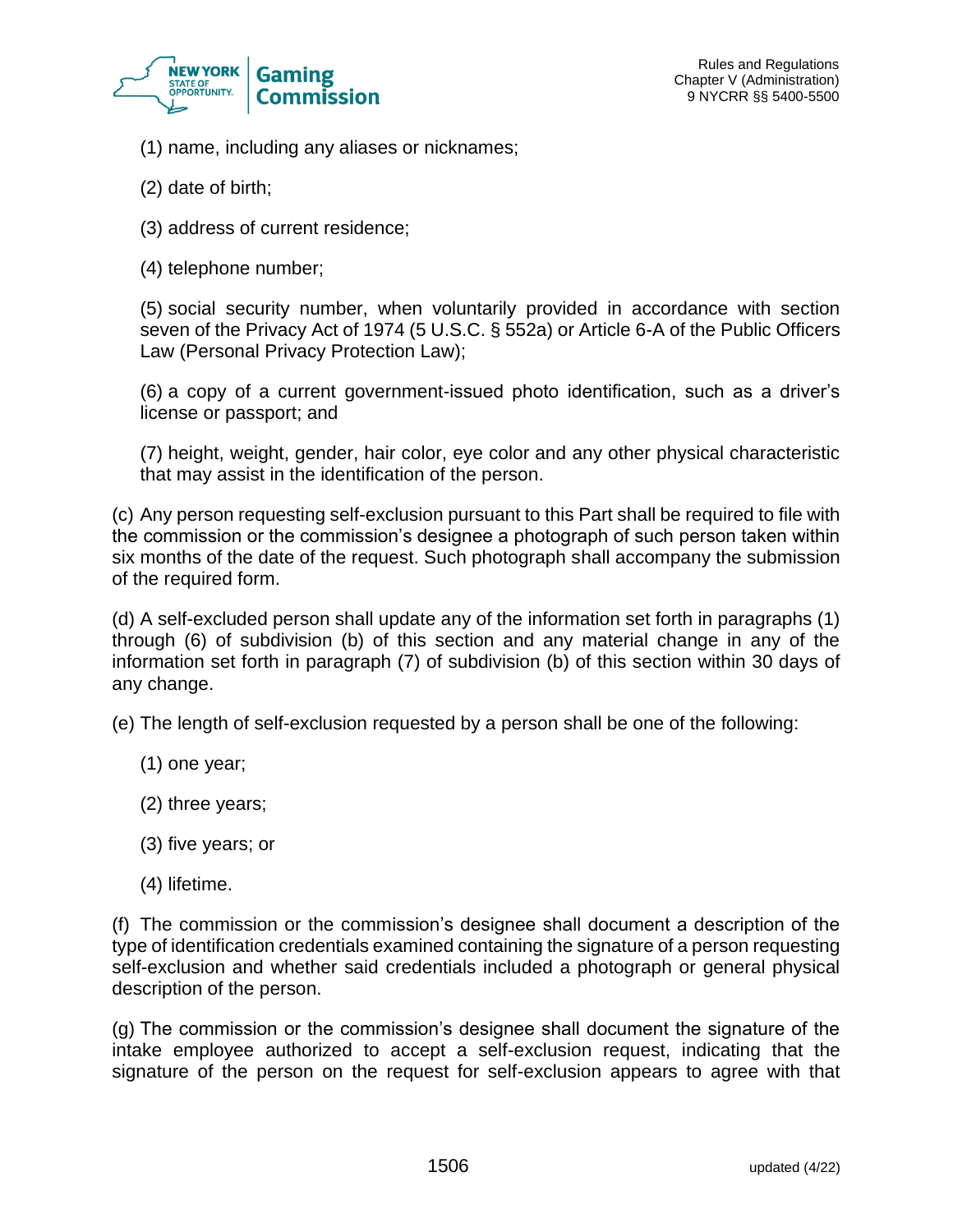

contained on the requester's identification credentials and that any photograph or physical description of the person appears to agree with the requester's actual appearance.

(h) Each person requesting self-exclusion shall be advised in writing that if such person is found violating the rules set forth in this Part, such person may be subject to arrest for trespassing pursuant to Penal Law sections 140.10, 140.15 and 140.17.

#### **§ 5402.3. Self-exclusion list.**

(a) The commission shall maintain an official self-exclusion list and notify each gaming operator of additions to or deletions from the list within five business days of the verification of the information received pursuant to section 5402.2 of this Part.

(b) The notice that the commission provides to gaming operators shall include the information provided pursuant to subdivision (a) of section 5402.2 of this Part and a copy of the person's photograph pursuant to subdivision (b) of section 5402.2 of this Part.

(c) A gaming operator shall maintain a current copy of the self-exclusion list and ensure that all appropriate employees and agents of the gaming operator are notified promptly of any addition to or deletion from the list.

(d) Gaming operators, employees or agents thereof may not disclose the name of, or any information about, a person who has requested self-exclusion to anyone other than employees and agents of the gaming operator whose duties and functions require access to the information or as authorized by the Racing, Pari-Mutuel Wagering and Breeding Law for the limited purpose of assisting in the proper administration of responsible gaming programs. Notwithstanding anything to the contrary in this subdivision, a gaming operator may disclose the identity of a self-excluded person to appropriate employees of other gaming operators in the State of New York or affiliated gaming entities in other jurisdictions for the limited purpose of assisting in the proper administration of problem gambling treatment or responsible gaming programs or to law enforcement or as may be required by a validly issued court order.

(e) A self-excluded person shall not, directly or indirectly, collect in any manner any winnings or recover any losses arising as a result of any gaming activity, including lottery, conducted during the period of time that such person is on the commission's selfexclusion list, consistent with the requirements set forth in the Racing, Pari-Mutuel Wagering and Breeding Law and article 34 of the Tax Law.

(f) Winnings of a self-excluded person shall be subject to forfeiture to the commission if such forfeiture is authorized by the Racing, Pari-Mutuel Wagering and Breeding Law or article 34 of the Tax Law.

(g) For the purposes of this section, winnings issued to, found on or about, or redeemed by, a self-excluded person shall be presumed to constitute winnings subject to forfeiture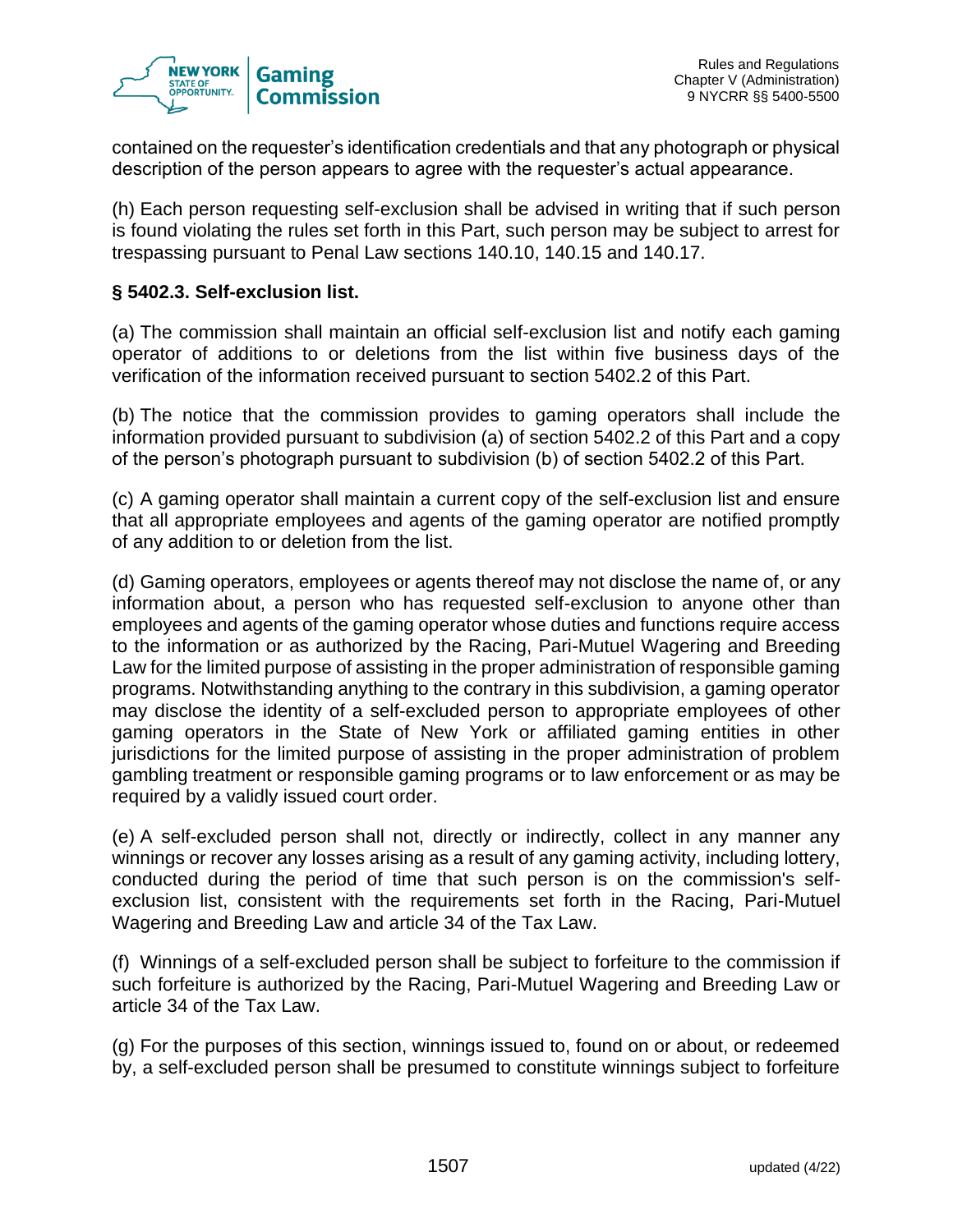

to the commission if such forfeiture is authorized by the Racing, Pari-Mutuel Wagering and Breeding Law or article 34 of the Tax Law.

(h) A self-excluded person shall be removed from any lottery subscription program described in Part 5005 of subchapter A of Chapter III of this subtitle. The commission shall not accept any new lottery subscription deposits from such self-excluded person, but such self-excluded person shall be allowed to withdraw any amounts from such person's account as of the date of the self-exclusion.

#### **§ 5402.4. Duties of gaming operators.**

(a) A gaming operator shall train its employees and establish procedures to:

(1) for a physical facility, identify a self-excluded person when such person is present on a gaming floor, present in areas off the gaming floor where gaming activity is conducted, present in areas accessible only through a gaming floor or engaging in gaming-related activities and, upon identification, notify immediately, unless section 5402.6 of this Part applies, the following persons:

(i) employees of the gaming operator whose duties include the removal of selfexcluded persons;

- (ii) the commission's designated staff at the licensed facility; and
- (iii) if the gaming operator deems appropriate, a law enforcement agency;

(2) refuse wagers or entry fees from and deny gaming privileges to a self-excluded person;

(3) deny gaming-related activities including credit and check-cashing privileges, player club membership, complimentary goods and services, redemption of any previously earned complimentary goods and services, gaming junket participation and other similar privileges and benefits to a self-excluded person;

(4) ensure that self-excluded persons do not receive, either from the gaming operator or any agent thereof, gaming junket solicitations, targeted mailings, telemarketing promotions, player club materials or other promotional materials relating to gaming activities at any licensed facility;

(5) comply with section 5402.3 of this Part; and

(6) make available to patrons written materials approved by the commission explaining the self-exclusion program and resources for treatment and assistance.

(b) A gaming operator shall designate responsible gaming ambassadors and provide commission approved training to such ambassadors to assist in the development and maintenance of the self-exclusion list.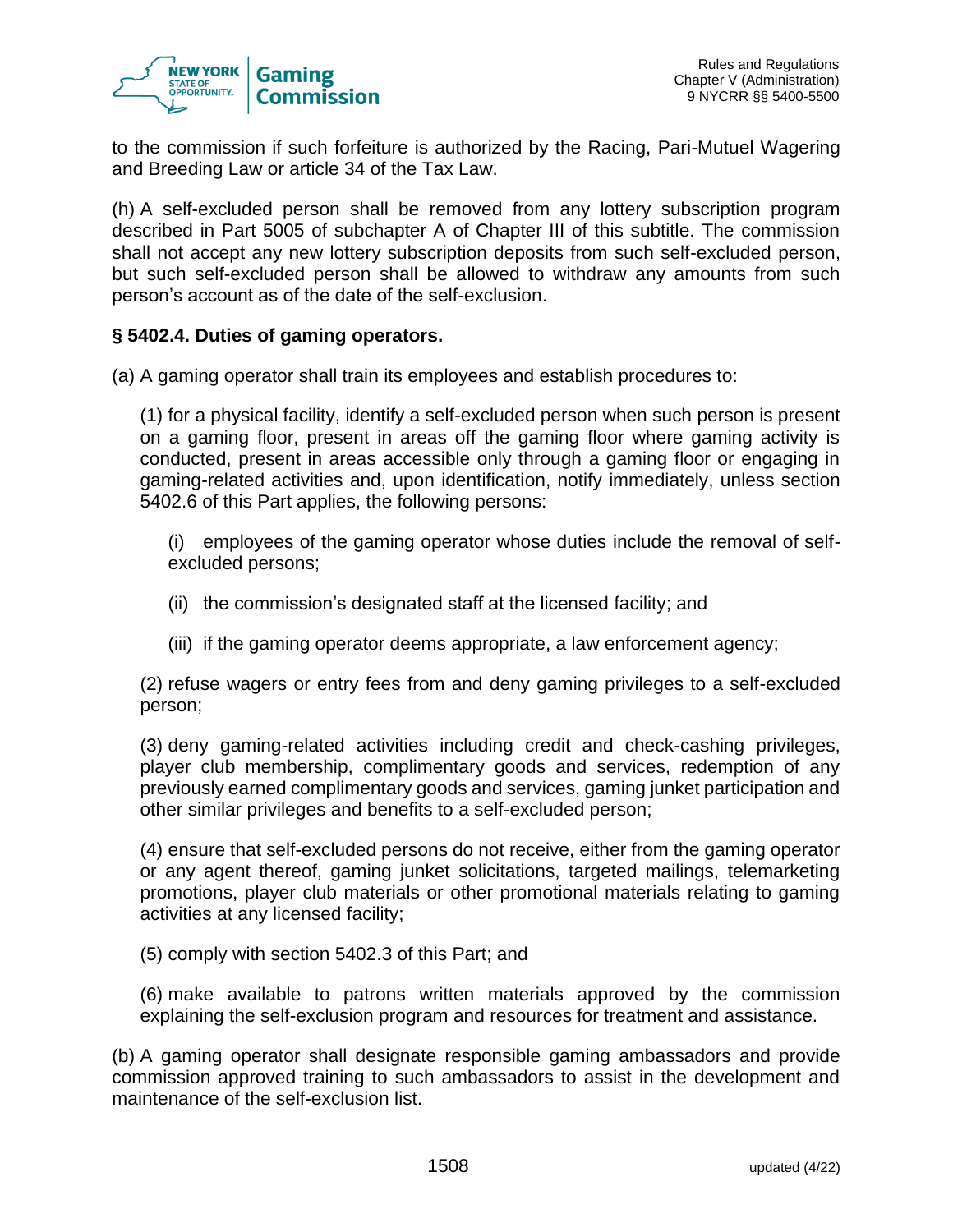

(c) A gaming operator shall submit amendments to the procedures and training materials required under subdivisions (a) and (b) of this section to the commission for review and approval at least 30 days prior to the intended implementation date of such amendments. Such gaming operator may implement the amendments on the  $30<sup>th</sup>$  calendar day following the submission of such amendments unless such gaming operator receives a notice under subdivision (e) of this section objecting to such amendments.

(d) If during the 30-day review period the commission determines that an amendment is inconsistent with the intent of this Part, the commission shall, by written notice to the gaming operator, object to such amendment. The objection shall:

(1) specify the nature of the objection and, when possible, an acceptable alternative; and

(2) direct that the amendments not be implemented until approved by the commission.

(e) When amendments to procedures and training materials have been objected to pursuant to subdivision (d) of this section, a gaming operator may submit revised amendments in accordance with subdivision (c) of this section.

(f) For physical facilities, each gaming operator shall post signs in a conspicuous manner within 50 feet of each entrance and exit of the gaming facility or at a distance otherwise approved in writing by the commission indicating that a person who is on the selfexclusion list will be subject to arrest for trespassing pursuant to Penal Law sections 140.10, 140.15 and 140.17 if such person is on the gaming floor, in areas off the gaming floor where gaming activity is conducted, in areas accessible only through a gaming floor or engaging in gaming-related activities in the gaming facility. The text and font size of such signs shall be submitted to the commission for review and approval.

(g) For interactive gaming, a gaming operator shall not accept any new deposits from the self-excluded person, but such self-excluded person shall be allowed to withdraw any amounts from such person's account and the gaming operator shall acknowledge such withdrawals to such person.

### **§ 5402.5. Removal from self-exclusion list.**

For a person who is self-excluded for one, three or five years, upon the conclusion of such period of self-exclusion, such person shall be removed from the self-exclusion list unless such person requests in writing, no later than 30 days prior to the expiration of such self-exclusion period, that the commission extend the term of such self-exclusion.

### **§ 5402.6. Exceptions for individuals on the self-exclusion list.**

For physical facilities, the prohibition against allowing self-excluded persons to be on the gaming floor or in areas off the gaming floor where gaming activity is conducted shall not apply to a person who is on the self-exclusion list, if all of the following apply: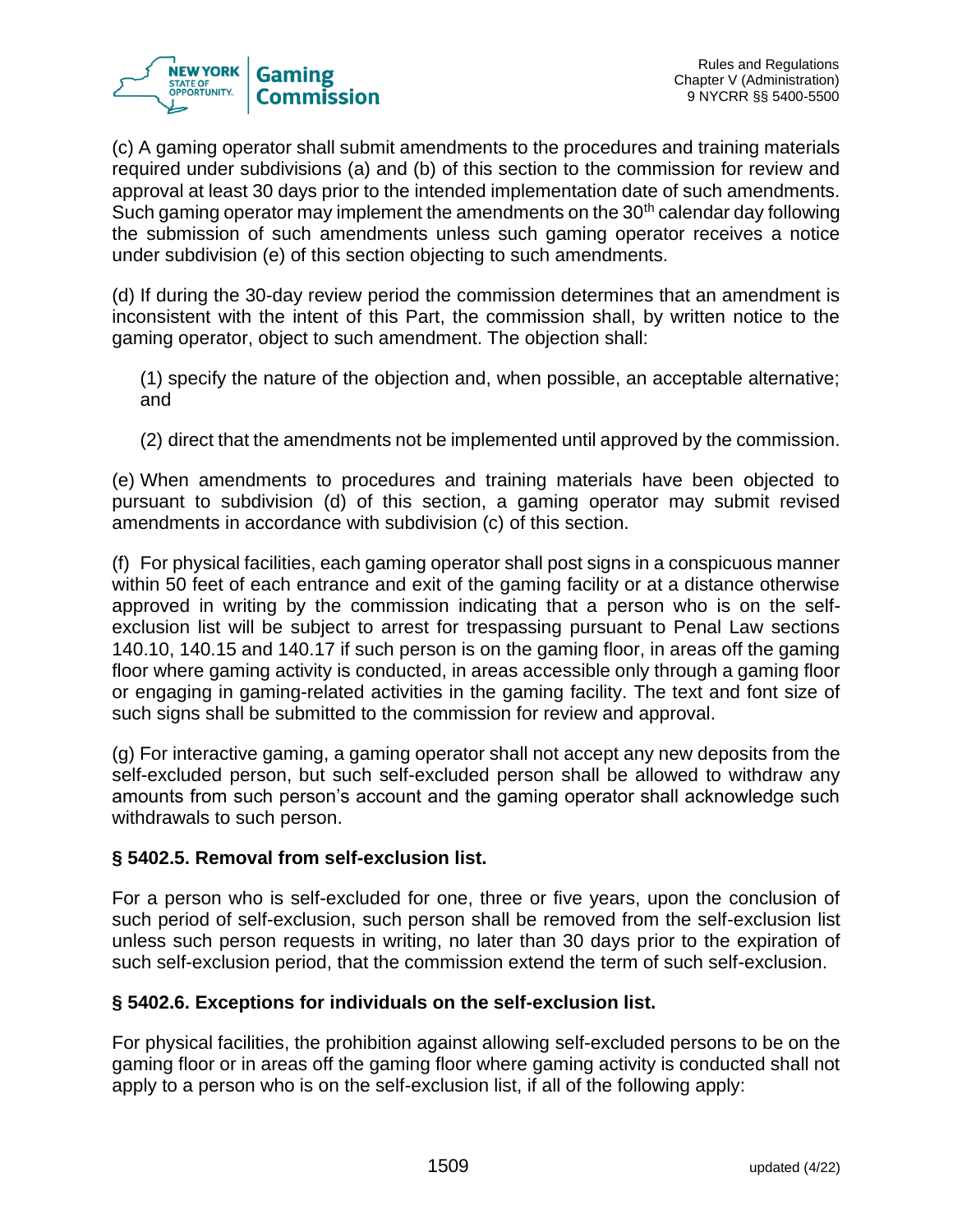

(a) the individual is carrying out the duties of employment or incidental activities related to employment;

(b) the gaming operator's security department has received prior notice, unless it was impracticable to have done so;

(c) access to the gaming floor or areas off the gaming floor where gaming activity is conducted is limited to the time necessary to complete the individual's assigned duties; and

(d) the individual does not otherwise engage in gaming activities.

#### **§ 5402.7. Disclosure of information related to persons on the self-exclusion list.**

(a) Information furnished to or obtained by the commission pursuant to this Part shall be deemed confidential and shall not be disclosed unless necessary to implement this Part or other law or as may be required by a validly issued court order;

(b) The commission may release periodically to the public demographics and general information in regard to the self-exclusion list, such as the total number of persons on the list, gender breakdown and age range.

(c) The commission may make selected data available, upon request, for the limited purpose of assisting in the proper administration of problem gambling treatment or responsible gaming programs.

### **PART 5403**

#### **Restrictions on Account Wagering in Horse Racing**

| Section |                                                   |
|---------|---------------------------------------------------|
|         | 5403.1 General requirements                       |
|         | 5403.2 Voluntary restrictions on account wagering |

#### **§ 5403.1. General requirements.**

(a) Each account wagering licensee, as defined by Racing, Pari-Mutuel Wagering and Breeding Law section 1001(r), that maintains telephone betting accounts for wagering on horse races shall establish procedures that are designed to permit an account holder to voluntarily place limits on the amount of his or her wagers. This restriction may be calculated on a daily or weekly basis.

(b) An account holder who has placed restrictions on his or her account may remove such exclusion or restrictions upon request made to the account wagering licensee. No request, however, from a person to remove any self-exclusion or limit placed on account wagers shall be effective until seven days after such request has been received by the account wagering licensee.